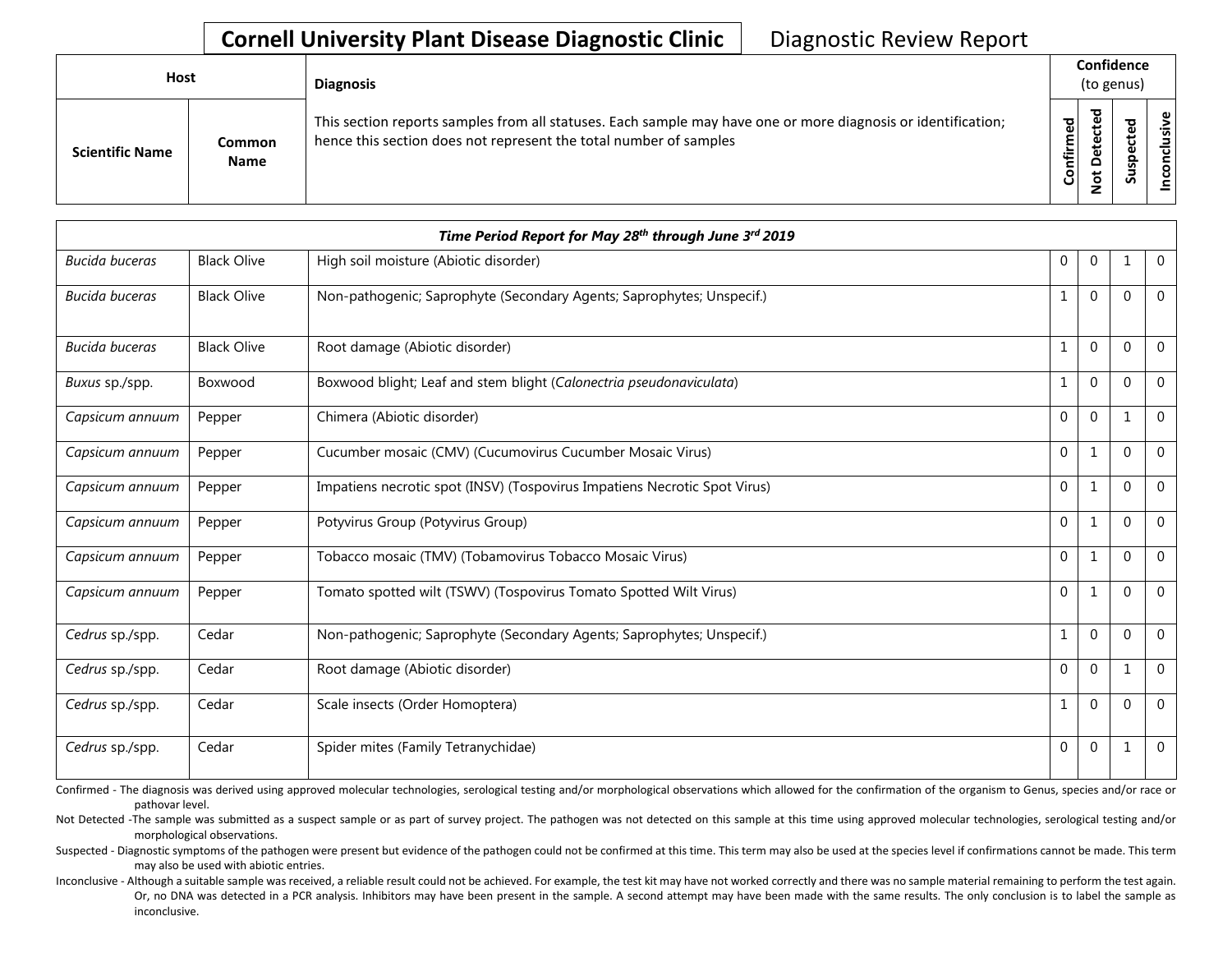## **Cornell University Plant Disease Diagnostic Clinic | Diagnostic Review Report**

| Host                   |                       | <b>Diagnosis</b>                                                                                                                                                                   |                   | Confidence<br>(to genus) |                                 |                                     |
|------------------------|-----------------------|------------------------------------------------------------------------------------------------------------------------------------------------------------------------------------|-------------------|--------------------------|---------------------------------|-------------------------------------|
| <b>Scientific Name</b> | Common<br><b>Name</b> | This section reports samples from all statuses. Each sample may have one or more diagnosis or identification;<br>hence this section does not represent the total number of samples | ъ<br>ω<br>Confirm | ᇃ<br>$\Omega$<br>۰       | ъ<br>ω<br>o<br>으<br>s<br>ـ<br>n | $\omega$<br>$\overline{\mathbf{S}}$ |

| Cedrus sp./spp.            | Cedar                  | Winter injury (Abiotic disorder)                                      | 0            | 0              | 1            | $\mathbf{0}$   |
|----------------------------|------------------------|-----------------------------------------------------------------------|--------------|----------------|--------------|----------------|
| Ficus binnendykii          | Narrow Leaf fig        | High soil moisture (Abiotic disorder)                                 | 0            | $\mathbf 0$    | 1            | $\mathbf 0$    |
| Ficus binnendykii          | Narrow Leaf fig        | Non-pathogenic; Saprophyte (Secondary Agents; Saprophytes; Unspecif.) | $\mathbf{1}$ | $\mathbf 0$    | $\Omega$     | $\mathbf{0}$   |
| Ficus binnendykii          | Narrow Leaf fig        | Root damage (Abiotic disorder)                                        | $\mathbf{1}$ | $\mathbf 0$    | $\mathbf{0}$ | $\mathbf 0$    |
| Humulus lupulus            | Hops                   | Hop downy mildew (Pseudoperonospora humuli)                           | $\mathbf{1}$ | $\mathbf 0$    | $\Omega$     | $\mathbf 0$    |
| Juniperus sp./spp.         | Juniper                | High soil moisture (Abiotic disorder)                                 | $\mathbf{0}$ | $\overline{0}$ | $\mathbf 1$  | $\mathbf 0$    |
| Juniperus sp./spp.         | Juniper                | Non-pathogenic; Saprophyte (Secondary Agents; Saprophytes; Unspecif.) | 1            | $\mathbf 0$    | $\Omega$     | $\Omega$       |
| Juniperus sp./spp.         | Juniper                | Root damage (Abiotic disorder)                                        | $\mathbf{0}$ | $\mathbf 0$    | $\mathbf{1}$ | $\mathbf 0$    |
| Lycopersicon<br>esculentum | Tomato                 | Additional sample requested (Identification Analysis)                 | 1            | $\overline{0}$ | $\Omega$     | $\Omega$       |
| Lycopersicon<br>esculentum | Tomato                 | Nutritional deficiency (Abiotic disorder)                             | $\mathbf 0$  | $\Omega$       | $\mathbf{1}$ | $\Omega$       |
| Picea pungens<br>glauca    | Kosters Blue<br>spruce | Cytospora canker; Dieback (Cytospora sp./spp.)                        | 1            | $\mathbf 0$    | $\Omega$     | $\Omega$       |
| Picea sp./spp.             | Spruce                 | Nutritional deficiency (Abiotic disorder)                             | $\mathbf{0}$ | $\mathbf{0}$   | $\mathbf 1$  | $\overline{0}$ |

Confirmed - The diagnosis was derived using approved molecular technologies, serological testing and/or morphological observations which allowed for the confirmation of the organism to Genus, species and/or race or pathovar level.

Not Detected -The sample was submitted as a suspect sample or as part of survey project. The pathogen was not detected on this sample at this time using approved molecular technologies, serological testing and/or morphological observations.

Suspected - Diagnostic symptoms of the pathogen were present but evidence of the pathogen could not be confirmed at this time. This term may also be used at the species level if confirmations cannot be made. This term may also be used with abiotic entries.

Or, no DNA was detected in a PCR analysis. Inhibitors may have been present in the sample. A second attempt may have been made with the same results. The only conclusion is to label the sample as Inconclusive - Although a suitable sample was received, a reliable result could not be achieved. For example, the test kit may have not worked correctly and there was no sample material remaining to perform the test again. inconclusive.